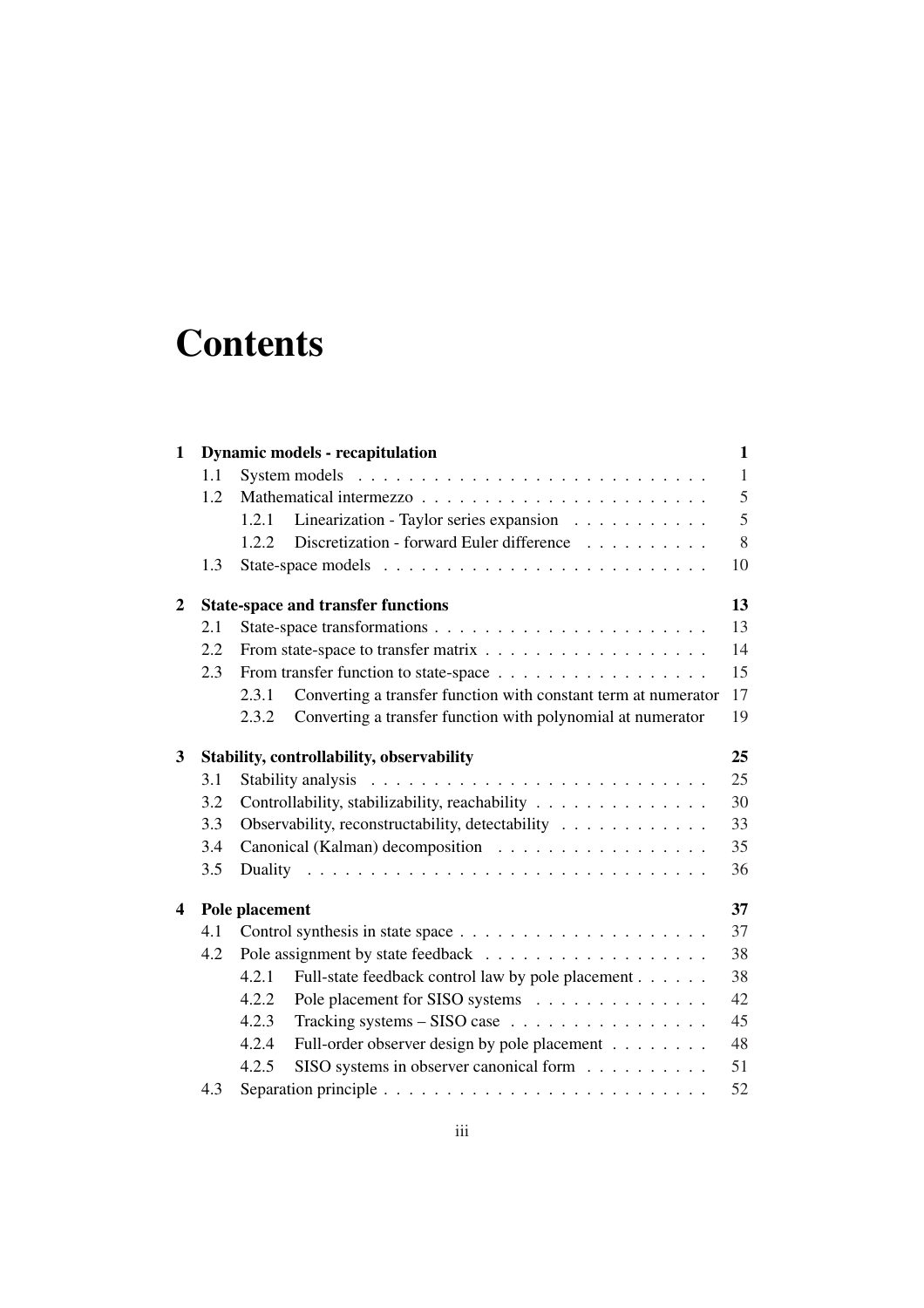| 5                 | Luenberger and reduced-order observers |                                                |    |  |  |
|-------------------|----------------------------------------|------------------------------------------------|----|--|--|
|                   | 5.1                                    |                                                | 55 |  |  |
|                   | 5.2                                    |                                                | 57 |  |  |
| 6                 |                                        | Linear regression and least squares estimation | 61 |  |  |
|                   | 6.1                                    |                                                | 61 |  |  |
|                   | 6.2                                    | Mathematical intermezzo: notions of statistics | 62 |  |  |
|                   | 6.3                                    |                                                | 64 |  |  |
|                   |                                        | Batch least-squares estimation<br>6.3.1        | 64 |  |  |
|                   |                                        | 6.3.2 Recursive least-squares estimation       | 65 |  |  |
|                   | 6.4                                    | Propagation of states and covariances          | 67 |  |  |
|                   | 6.5                                    |                                                | 68 |  |  |
| <b>Appendices</b> |                                        |                                                |    |  |  |
|                   |                                        | <b>Useful theorems and lemmas</b>              | 71 |  |  |
|                   | <b>Bibliography</b>                    |                                                |    |  |  |
|                   | <b>Glossary</b>                        |                                                |    |  |  |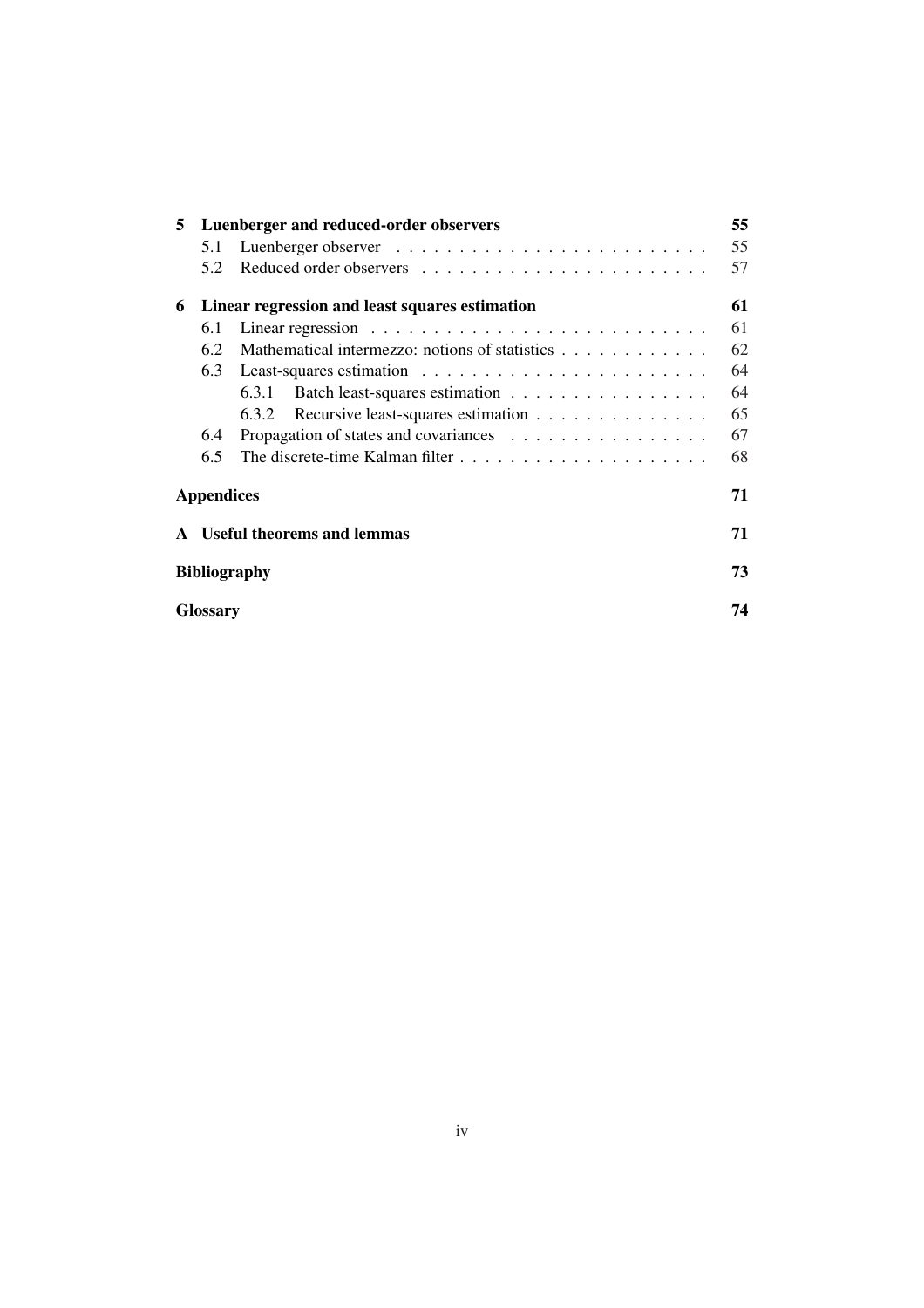## Chapter 1

## Dynamic models - recapitulation

TODO: include values and simulations

## 1.1 System models

A mathematical model is an equation or set of equations that adequately describe the behavior of a system. A model is always an approximation of the real system. System models can be obtained in two ways:

- Identification: given sufficient data from experiments, a mathematical model can be found from the results  $\Longrightarrow$  System identification.
- From first-principle: the model is built form physical/ chemical/ etc. laws  $\Longrightarrow$ System modeling.

Some classification of models are:

- Linear: they are homogeneous and obey the principle of superposition, i.e.,  $\Sigma(au_1 + bu_2) = a\Sigma(u_1) + b\Sigma(u_2).$
- Nonlinear: most system model, in particular those obtained by first principles modeling are nonlinear. For instance, in case of a hardening spring, the resonant frequency increases with the oscillation amplitude.

Example 1.1 *Consider the usual spring-mass damper system in Figure 1.1, which is generally used to model a shock absorber of a car. The model of the system is derived from Newton's second law, and the force equation is usually written as:*

$$
M\frac{d^2y(t)}{dt^2} = -f\frac{dy}{dt} - ky(t) + \tau(t)
$$
\n(1.1)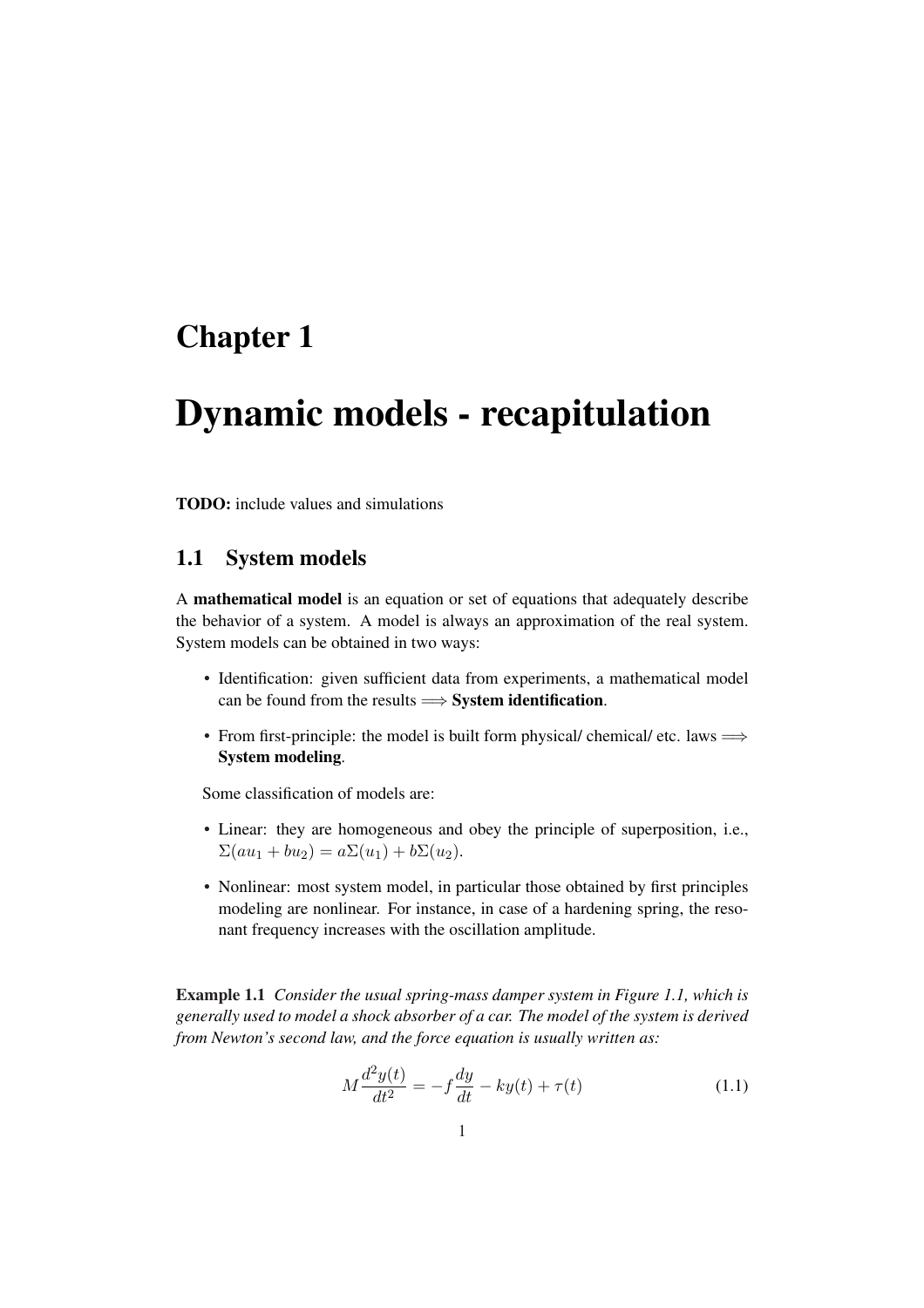



Figure 1.1: A spring-mass-damper system.

*where* M *is the mass,* f *is the friction coefficient,* k *is the stiffness of the* linear *spring,*  $\frac{d^2y(t)}{dt^2}$  is the acceleration,  $\frac{dy}{dt}$  is the velocity,  $y(t)$  is the displacement,  $\tau(t)$  is the input *(force). Note that this system is* linear*.*

*If a so-called hardening spring is used, then the model is (see also* Duffing equation*):*

$$
M\frac{d^2y(t)}{dt^2} = -f\frac{dy}{dt} - k_ly(t) - k_ny^3(t) + \tau(t)
$$
\n(1.2)

where the restoring force provided by the spring is given by  $k_l y(t) + k_n y^3(t)$ , which *is nonlinear.*

Models can be described by:

- Input-output models: a relationship between the input and output of the system. For linear, time-invariant systems classically transfer functions are used.
- State-space models: a relationship between the inputs, states (usually variables that have a physical meaning), and outputs (measurements). The description is usually in the form of system of differential (in continuous time) or difference (in discrete time) equations.

#### Recall that

Definition 1.1 *The transfer function of a linear system is defined as the ratio of the Laplace transform of the output variable to the Laplace transform of the input variable, with all the initial conditions assumed to be zero.*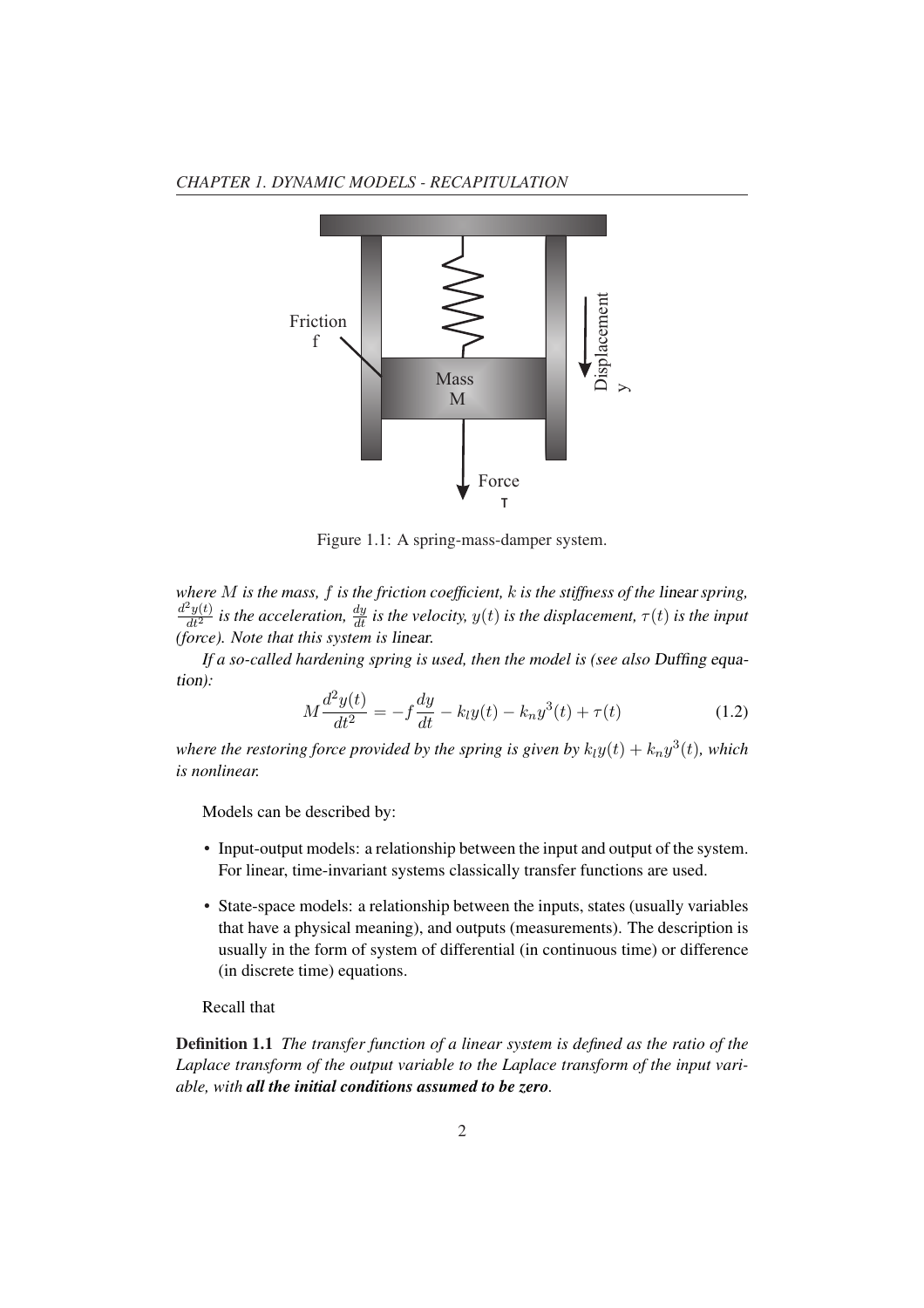Example 1.2 *Consider the spring-mass damper system in Example 1.1.*

*The output variable is* y *– since the displacement is measured – and the (control) input variable is*  $u := \tau$ *. Applying the Laplace transform in zero initial conditions gives*

$$
Ms^2Y(s) = -fsY(s) - kY(s) + U(s)
$$

*where s denotes the Laplace variable and*  $Y(s)$  *and*  $U(s)$  *are the Laplace transform of*  $y(t)$  *and*  $\tau(t)$ *, respectively.* 

*A transfer function description of the* (1.1) *is obtained as*

$$
H(s) = \frac{Y(s)}{U(s)} = \frac{1}{Ms^2 + fs + k}
$$

*Usually the state-space system model is expressed as a set of first order differential equations. Denoting*  $x_1 = y$ ,  $x_2 = \frac{dy}{dt} = \dot{x}_1$ , we have

$$
\begin{aligned} \dot{x}_1(t) &= x_2(t) \\ \dot{x}_2(t) &= -\frac{k}{M}x_1(t) - \frac{f}{M}x_2(t) + \frac{1}{M}u(t) \end{aligned} \tag{1.3}
$$

where  $\boldsymbol{x}=[x_1,\,x_2]^T$  is the vector of the state variables and  $u$  is the control input. Let *us now see how the usual matrix form can be obtained. Model* (1.3) *can be written as*

$$
\dot{x}_1(t) = [0, 1] \qquad [x_1(t), x_2(t)]^T + 0u(t)
$$

$$
\dot{x}_2(t) = [-\frac{k}{M} - \frac{f}{M}] \quad [x_1(t), x_2(t)]^T + \frac{1}{M}u(t)
$$
  
i.e.,  $\dot{x} = Ax + Bu$ , with  $\mathbf{x} = \begin{pmatrix} x_1(t) \\ x_2(t) \end{pmatrix}$ ,  $\dot{x} = \begin{pmatrix} \dot{x}_1(t) \\ \dot{x}_2(t) \end{pmatrix}$ ,  $A = \begin{pmatrix} 0 & 1 \\ -\frac{k}{M} & -\frac{f}{M} \end{pmatrix}$ , and  $B = \begin{pmatrix} 0 \\ \frac{1}{M} \end{pmatrix}$ . For this system, the output—which is generally the measured variable(s)

 $\sqrt{M}$ <br>*– is the displacement,*  $y(t) = x_1(t)$ *. Therefore, we have* 

$$
y(t) = x_1(t) = [1, 0]x = Cx
$$

*with*  $C = [0 1]$ *.* 

*The final description of the system is*

$$
\begin{aligned}\n\dot{\boldsymbol{x}} &= A\boldsymbol{x} + B\boldsymbol{u} \\
\boldsymbol{y} &= C\boldsymbol{x}\n\end{aligned}
$$

*which is the usual state-space model of the system. Note that for this particular case the throughput term – the* D *matrix – is zero, i.e., the input does not affect directly the output.*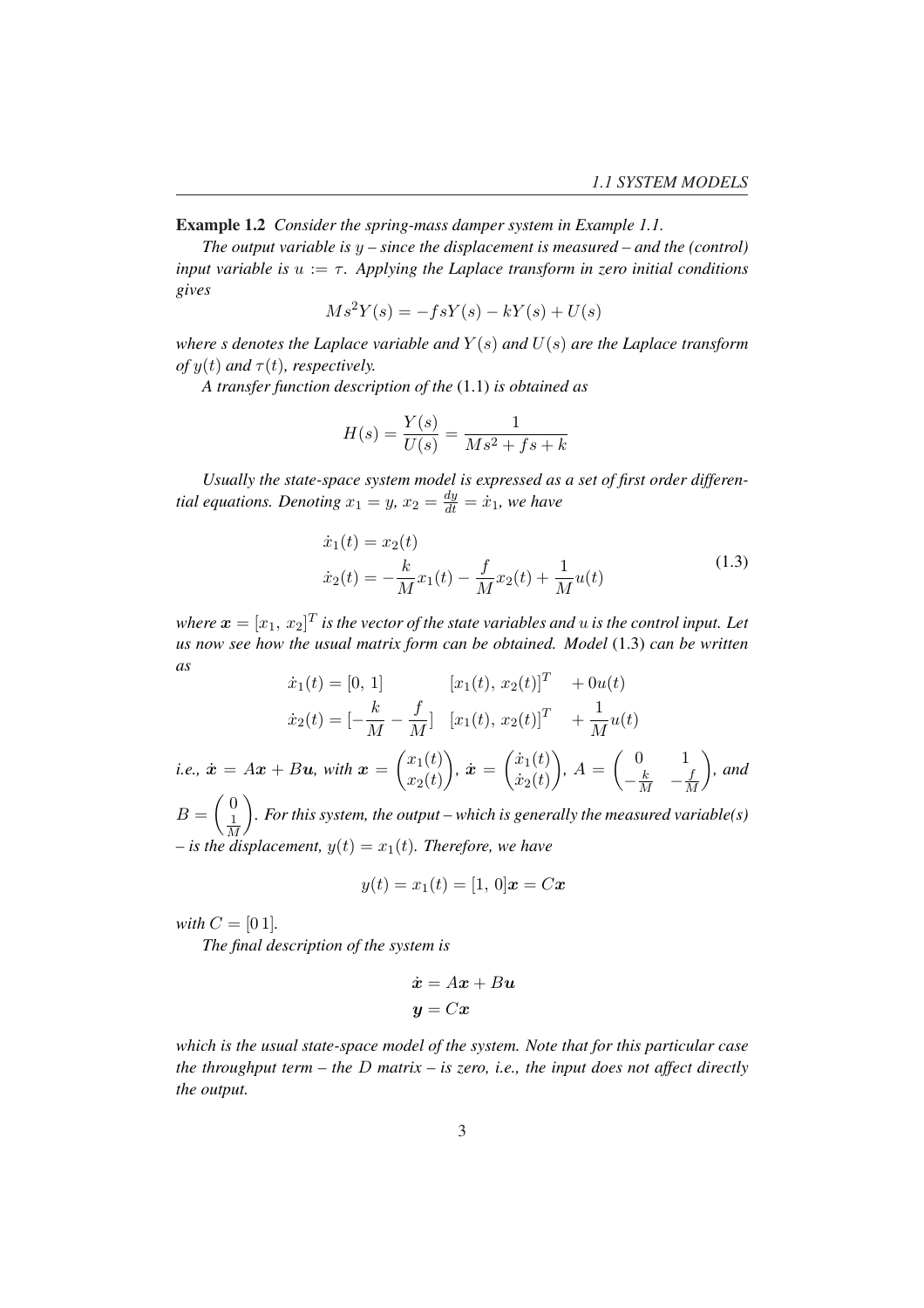*Remark: Note that the state-space description (1.1) is not unique: choosing*  $x_1 =$  $y, x_2 = M \frac{dy}{dt}$  we get

$$
\dot{x}_1(t) = \frac{1}{M}x_2(t)
$$
  

$$
\dot{x}_2(t) = -kx_1(t) - fx_2(t) + u(t)
$$

*which will lead to different matrices.*

*Remark: transfer functions are classically used for linear, time-invariant systems. Although for nonlinear system sequences of transfer functions may be defined, the analysis is cumbersome and the results are scarce.*

*The state-space model for* (1.2) *can be obtained similar to* (1.1)*:*

$$
\dot{x}_1(t) = x_2(t)
$$
  

$$
\dot{x}_2(t) = -\frac{k_l}{M}x_1(t) - \frac{k_n}{M}x_1^3(t) - \frac{f}{M}x_2(t) + \frac{1}{M}u(t)
$$

Note however, that due to the nonlinear term  $\frac{k_n}{M}x_1^3(t)$ , this system cannot be *expressed in the usual matrix form with constant matrices.*

Deterministic nature:

- Deterministic: the output of the system can be determined at any time from the knowledge of the inputs up to that time. Both models  $(1.1)$  and  $(1.2)$  are deterministic.
- Stochastic: there is random behavior in the system, which will affect the output.

Variation with respect to time:

- Time invariant: the model does not depend on time. Models (1.1) and (1.2) are time invariant.
- Time-varying: if the mass  $M$  is considered to be the total mass of the car, including the fuel that is gradually burned, the models become time-varying (in fact parameter-varying).

Time-dependence:

- Continuous-time: most models developed from first principles are continuous time.
- Discrete-time: if the measurements are taken in discrete time and the control input is applied in discrete time (usual case in digital control), a discrete-time model of the system considered may be adequate.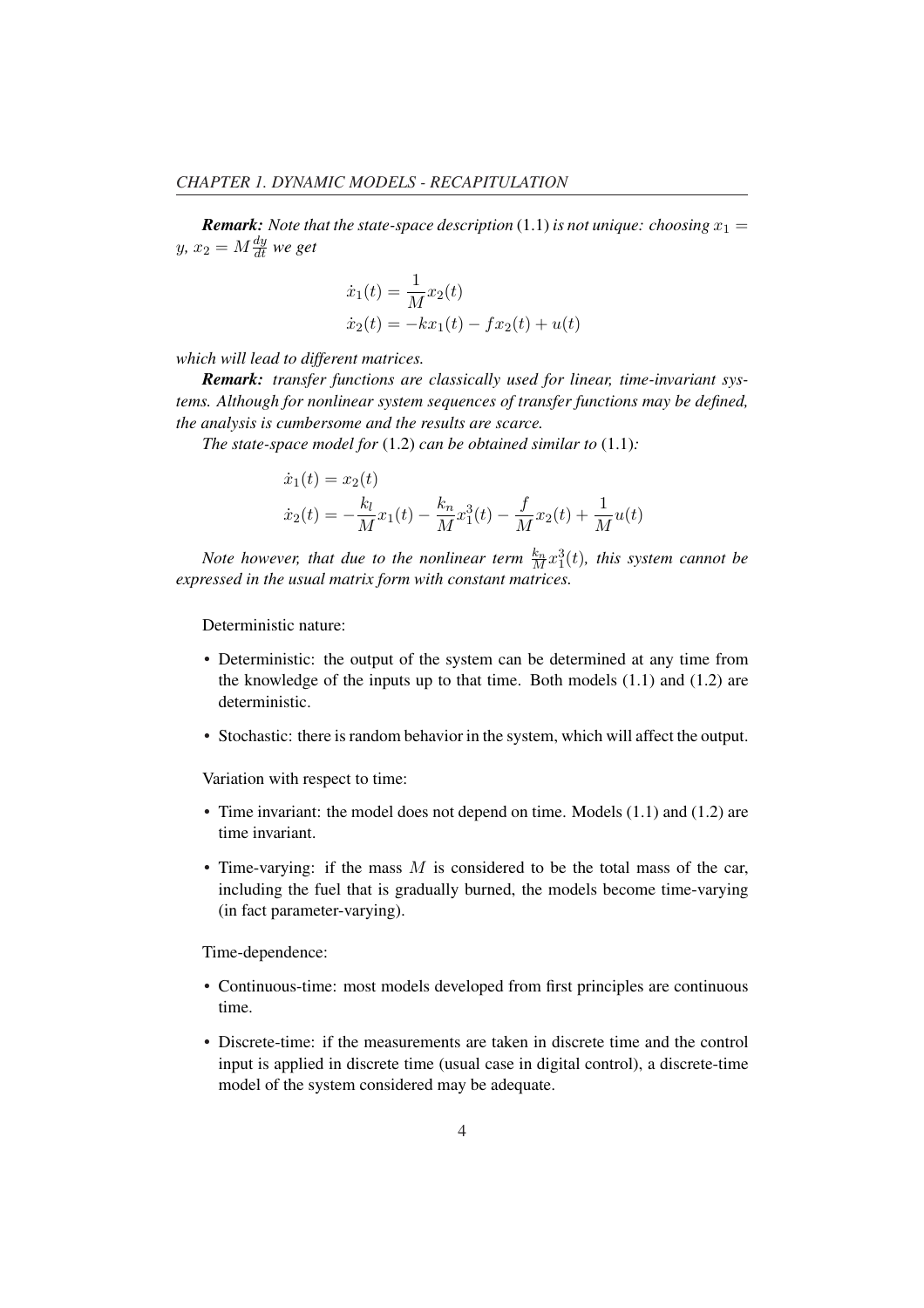## 1.2 Mathematical intermezzo

#### 1.2.1 Linearization - Taylor series expansion

The easiest type of models to handle is the linear model. For such models, sufficient and necessary conditions for stability, stabilization, estimation, performance measures, etc. exist, together with a number of analysis and design conditions to establish the desired performances. Although most physical models are nonlinear, a linear approximation may be sufficient if the important variables (state, input, output) vary in a restricted domain. Such an approximation can be obtained using the Taylor series expansion.

Consider a continuous and differentiable function  $f : \mathbb{R}^n \to \mathbb{R}$ . The Taylor series expansion around an operating point  $x_0 = [x_{10}, x_{20}, \dots, x_{n0}]^T$  is

$$
f(\mathbf{x}) \approx f(\mathbf{x}_0) + \frac{\partial f}{\partial \mathbf{x}}\bigg|_{\mathbf{x}=\mathbf{x}_0} (\mathbf{x} - \mathbf{x}_0) + \frac{1}{2!} (\mathbf{x} - \mathbf{x}_0)^T \frac{\partial^2 f}{\partial \mathbf{x}^2}\bigg|_{\mathbf{x}=\mathbf{x}_0} (\mathbf{x} - \mathbf{x}_0) + h.o.t.
$$

Since we are interested in a linear approximation, the Taylor series above is truncated after the first term:

$$
f(\boldsymbol{x}) \approx f(\boldsymbol{x}_0) + \left. \frac{\partial f}{\partial \boldsymbol{x}} \right|_{\boldsymbol{x} = \boldsymbol{x}_0} (\boldsymbol{x} - \boldsymbol{x}_0)
$$
 (1.4)

From here, we have

$$
\underbrace{f(\mathbf{x}) - f(\mathbf{x}_0)}_{\delta \mathbf{y}} \approx \underbrace{\frac{\partial f}{\partial \mathbf{x}}}_{A} \underbrace{(\mathbf{x} - \mathbf{x}_0)}_{\delta \mathbf{x}}
$$

i.e.,

 $\delta y = A \delta x$ 

which is a linear expression.

Example 1.3 *Consider the nonlinear state-space model for* (1.2)*, repeated here for convenience:*

$$
\dot{x}_1(t) = x_2(t)
$$
  

$$
\dot{x}_2(t) = -\frac{k_l}{M}x_1(t) - \frac{k_n}{M}x_1^3(t) - \frac{f}{M}x_2(t) + \frac{1}{M}u(t)
$$

*The first equation is linear. The second one is nonlinear, but for a small enough*  $x_1(t)$ *it can be approximated by a linear model. This model will be obtained by the Taylor series expansion. The operating point around which the linearization is performed is*  $x_1 = 0, x_2 = 0, u = 0, \dot{x}_2 = 0.$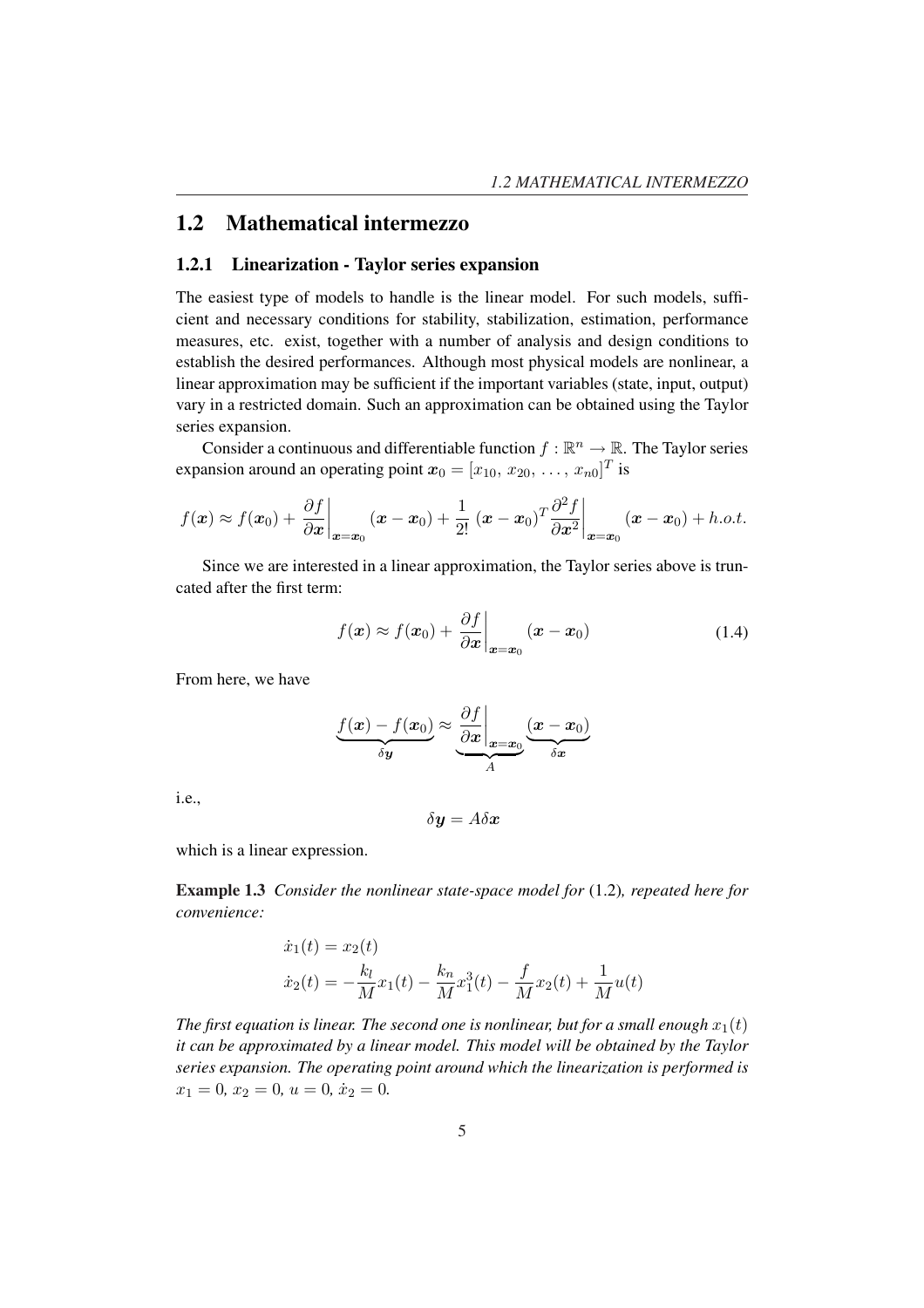*Remark:*  $x_1 = 0$ ,  $x_2 = 0$ ,  $u = 0$ , and  $\dot{x}_1$  satisfy the second equation, thus this *point is indeed an operating point.*

*The nonlinear function that will be linearized is the second equation of* (1.2)*, i.e.,*

$$
f_2(x_1, x_2, u, \dot{x}_2) = -\frac{k_l}{M}x_1 - \frac{k_n}{M}x_1^3 - \frac{f}{M}x_2 + \frac{1}{M}u - \dot{x}_2 = 0 \tag{1.5}
$$

*Since for linearization the time-dependence of the variables is not of interest, to simplify the notation, the time-dependence in* (1.5) *is omitted.*

*Applying the Taylor series expansion, we get*

$$
f_2(x_1, x_2, u, \dot{x}_2) \approx f(0, 0, 0, 0) + \frac{\partial f}{\partial [x_1, x_2, u, \dot{x}_2]^T} \Big|_{x_1 = 0, x_2 = 0, u = 0, \dot{x}_2 = 0} \begin{pmatrix} x_1 - 0 \\ x_2 - 0 \\ u - 0 \\ \dot{x}_2 - 0 \end{pmatrix}
$$
  

$$
f_2(x_1, x_2, u, \dot{x}_2) \approx 0 + \left( -\frac{k_l}{M} - 3\frac{k_n}{M}x_1^2 - \frac{f}{M} \frac{1}{M} - 1 \right) \Big|_{x_1 = 0, x_2 = 0, u = 0, \dot{x}_2 = 0} \begin{pmatrix} x_1 \\ x_2 \\ u \\ \dot{x}_2 \end{pmatrix}
$$
  

$$
f_2(x_1, x_2, u, \dot{x}_2) \approx \left( -\frac{k_l}{M} - \frac{f}{M} \frac{1}{M} - 1 \right) \begin{pmatrix} x_1 \\ x_2 \\ u \\ u \end{pmatrix}
$$

$$
\begin{aligned} \n\langle \dot{x}_2 \rangle \\ f_2(x_1, x_2, u, \dot{x}_2) &\approx -\frac{k_l}{M} x_1 - \frac{f}{M} x_2 + \frac{1}{M} u - \dot{x}_2 \n\end{aligned}
$$

*i.e.,*

$$
\dot{x}_2 = -\frac{k_l}{M}x_1 - \frac{f}{M}x_2 + \frac{1}{M}u
$$

*Finally, the linearized model of* (1.2) *can be expressed as*

$$
\dot{x}_1(t) = x_2(t) \n\dot{x}_2(t) = -\frac{k_l}{M}x_1 - \frac{f}{M}x_2 + \frac{1}{M}u
$$

*Note that linearization can be performed in any other point, but the state variables of the linearized model may differ from those of the original variables, which must be taken into account when returning – for analysis, estimation or control – to the original nonlinear system. To show this, let us linearize the model* (1.2) *in the point*  $x_1 = 1$ ,  $x_2 = 1$ ,  $u = 2$ . For this point, we have  $\dot{x}_1 = 1$  and  $\dot{x}_2=-\frac{k_l}{M}-\frac{f_m}{M}+2\frac{1}{M}=\dot{x}_{20}$ . Applying the Taylor series expansion for

$$
f_2(x_1, x_2, u, \dot{x}_2) = -\frac{k_l}{M}x_1 - \frac{k_n}{M}x_1^3 - \frac{f}{M}x_2 + \frac{1}{M}u - \dot{x}_2 = 0
$$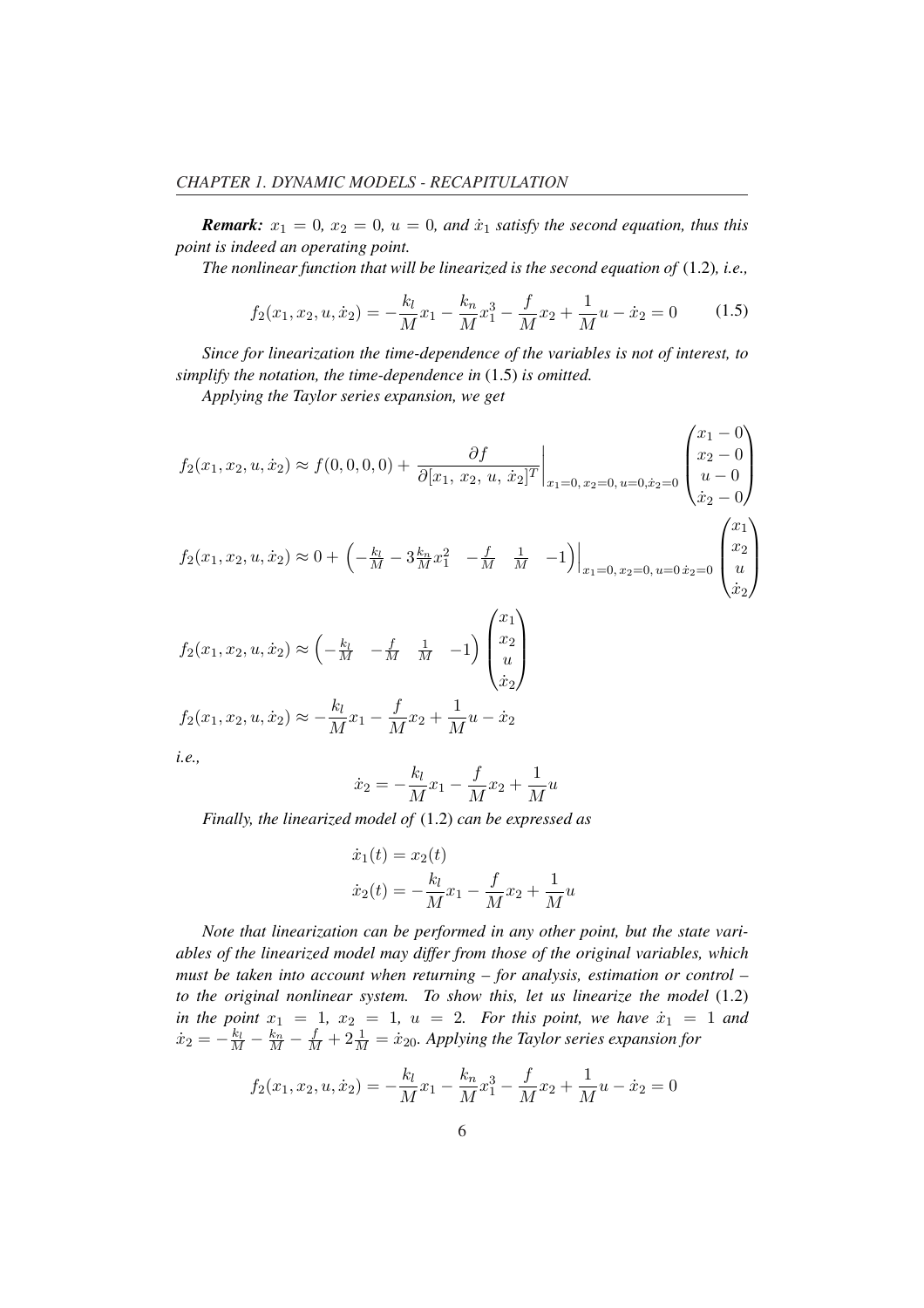*we get*

$$
f_2(x_1, x_2, u, \dot{x}_2) \approx f_2(1, 1, 2, \dot{x}_{20}) + \frac{\partial f_2}{\partial [x_1, x_2, u, \dot{x}_2]^T} \Big|_{x_1 = 1, x_2 = 1, u = 2, \dot{x}_2 = \dot{x}_{20}} \begin{pmatrix} x_1 - 1 \\ x_2 - 1 \\ u - 2 \\ \dot{x}_2 - \dot{x}_{20} \end{pmatrix}
$$
  

$$
f_2(x_1, x_2, u, \dot{x}_2) \approx 0 + \left( -\frac{k_l}{M} - 3\frac{k_n}{M}x_1^2 - \frac{f}{M} - \frac{1}{M} - 1 \right) \Big|_{x_1 = 1, x_2 = 1, u = 2, \dot{x}_2 = \dot{x}_{20}} \begin{pmatrix} x_1 - 1 \\ x_2 - 1 \\ u - 2 \\ \dot{x}_2 - \dot{x}_{20} \end{pmatrix}
$$
  

$$
f_2(x_1, x_2, u, \dot{x}_2) \approx \left( -\frac{k_l}{M} - 3\frac{k_n}{M} - \frac{f}{M} - \frac{1}{M} - 1 \right) \begin{pmatrix} x_1 - 1 \\ x_2 - 1 \\ u - 2 \\ \dot{x}_2 - \dot{x}_{20} \end{pmatrix}
$$

*Recall that*  $f_2(x_1, x_2, u, \dot{x}_2) = 0$ *, thus we have* 

$$
\underbrace{\dot{x}_2 - \dot{x}_{20}}_{\delta \dot{x}_2} = \left( -\frac{k_l}{M} - 3\frac{k_n}{M} - \frac{f}{M} \frac{1}{M} \right) \underbrace{\begin{pmatrix} x_1 - 1 \\ x_2 - 1 \\ u - 2 \end{pmatrix}}_{\delta a x}
$$
(1.6)

*Note however that these variables are not consistent with those in the first equation, thus those also need to be changed. One can also "linearize" the first equation in a similar way in the corresponding operating points, i.e.,*  $x_1 = 1$ ,  $x_2 = 1$ ,  $u = 2$ , *and*  $\dot{x}_1 = 1$ *. The function is* 

$$
f_1(x_1, x_2, u, \dot{x}_1) = x_2 - \dot{x}_1 = 0
$$

*and we obtain*

$$
f_1(x_1, x_2, u, \dot{x}_1) \approx f_1(1, 1, 2, 1) + \left. \frac{\partial f_1}{\partial [x_1, x_2, u, \dot{x}_1]^T} \right|_{x_1 = 1, x_2 = 1, u = 2, \dot{x}_1 = 1} \begin{pmatrix} x_1 - 1 \\ x_2 - 1 \\ u - 2 \\ \dot{x}_1 - 1 \end{pmatrix}
$$

$$
f_1(x_1, x_2, u, \dot{x}_1) \approx 0 + \left(0 \quad 1 \quad 0 \quad -1\right) \Big|_{x_1 = 1, x_2 = 1, u = 2, \dot{x}_1 = 1} \begin{pmatrix} x_1 - 1 \\ x_2 - 1 \\ u - 2 \\ \dot{x}_1 - 1 \end{pmatrix}
$$

*Since*  $f_1(x_1, x_2, u, \dot{x}_1) = 0$ *, we have* 

$$
\underbrace{\dot{x}_1 - 1}_{\delta \dot{x}_1} = \begin{pmatrix} 0 & 1 & 0 \end{pmatrix} \underbrace{\begin{pmatrix} x_1 - 1 \\ x_2 - 1 \\ u - 2 \end{pmatrix}}_{\delta_x} \tag{1.7}
$$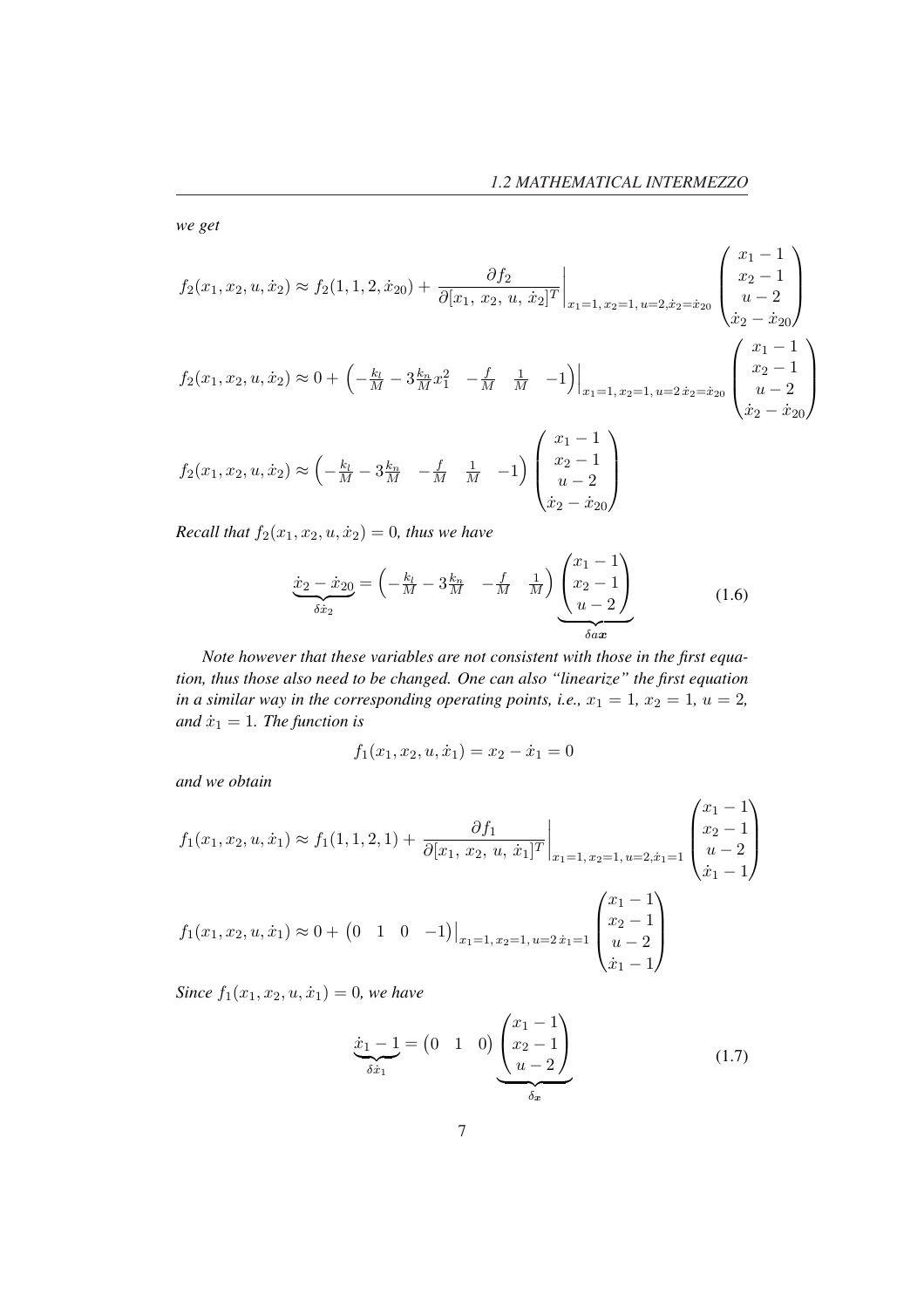*Combining* (1.7) *and* (1.6)*, one obtains:*

$$
\begin{aligned}\n\dot{x}_1 - 1 &= \begin{pmatrix} 0 & 1 & 0 \end{pmatrix} & \begin{pmatrix} x_1 - 1 \\ x_2 - 1 \\ u - 2 \end{pmatrix} \\
\dot{x}_2 - \dot{x}_{20} &= \begin{pmatrix} -\frac{k_l}{M} - 3\frac{k_n}{M} & -\frac{f}{M} & \frac{1}{M} \end{pmatrix} & \begin{pmatrix} x_1 - 1 \\ x_2 - 1 \\ u - 2 \end{pmatrix}\n\end{aligned}
$$

 $\sqrt{2}$ 

 $\overline{1}$ 

*i.e.,*

$$
\delta \dot{\boldsymbol{x}} = \begin{pmatrix} 0 & 1 & 0 \\ -\frac{k_l}{M} - 3\frac{k_n}{M} & -\frac{f}{M} & \frac{1}{M} \end{pmatrix} \delta \boldsymbol{x}
$$

#### 1.2.2 Discretization - forward Euler difference

The simplest – although not always adequately precise – way to obtain an approximate discrete-time model when given a continuous-time one is using the forward Euler difference. This difference can also be derived based on the Taylor series expansion.

Consider at this point a function  $f(t)$ . The first order Taylor series expansion around a point  $t_0$  is:  $\overline{a}$ 

$$
f(t) \approx f(t_0) + \left. \frac{df}{dt} \right|_{t=t_0} (t - t_0)
$$

and assume that the time instants  $t$  and  $t_0$  correspond to two consecutive sampling instants, i.e.,  $t_0 = kT_s$ ,  $t = (k+1)T_s$ , thus the difference  $t-t_0 = T_s$  is the sampling period. Then,  $\overline{a}$ 

$$
f(t) - f(t_0) = \frac{df}{dt}\bigg|_{t=t_0} (t - t_0)
$$

i.e, the derivative  $\frac{df}{dt}$  $\Big|_{t=t_0}$  can be approximated as:

$$
\left. \frac{df}{dt} \right|_{t=t_0} = \frac{f(t) - f(t_0)}{(t - t_0)} = \frac{f((k+1)T_s) - f(kT_s)}{T_s} \tag{1.8}
$$

Remark: note that the geometrical interpretation of the Euler discretization is that the slope of the line that is tangent to a curve at a given point is equal to the derivative.

**Remark:** when choosing the sampling period  $T_s$  or the frequency  $\omega_s$ , Shannon's sampling theorem should be kept in mind, which states that "A function  $f(t)$  that has a bandwidth  $\omega_b$  is uniquely determined by a discrete set of sample values provided that the sampling frequency is greater than  $\omega_s = 2\omega_b$ . The sampling frequency  $\omega_s =$  $2\omega_b$  is the Nyquist frequency. In applications, a useful rule is to sample the signal at about 10 times higher than the highest frequency thought to be present.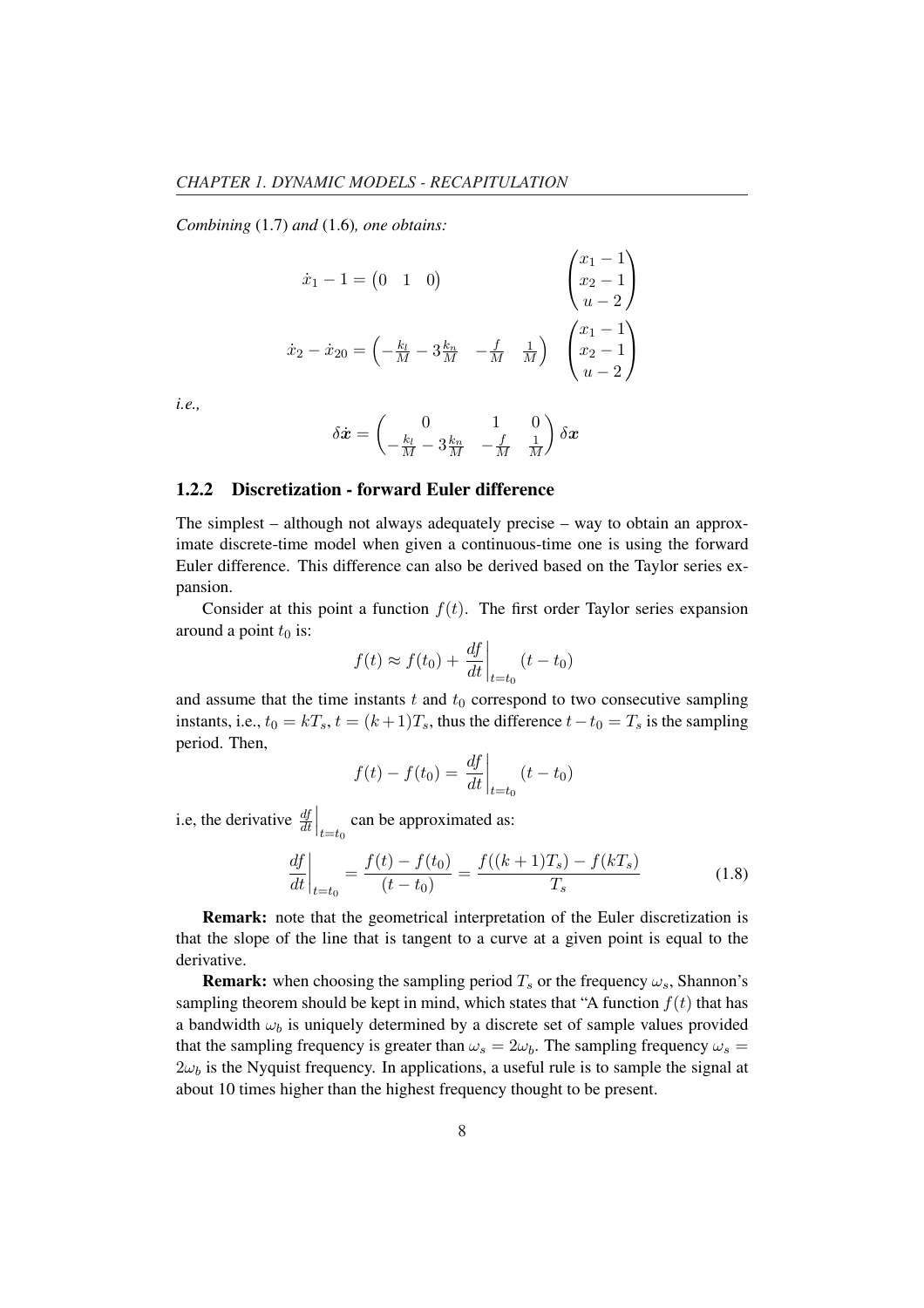Example 1.4 *Recall the model in Example 1.1, which is a continuous-time one. If a digital controller is used or an observer is needed to estimate the sates, it may be advantageous to design them based on a discrete-time model instead of a continuous one. Thus, the model needs to be discretized. In this example, we consider the linear model* (1.1)*. The nonlinear one* (1.2) *can be similarly discretized.*

*For easier reference, recall that the model is*

$$
\dot{x}_1(t) = x_2(t) \n\dot{x}_2(t) = -\frac{k}{M}x_1(t) - \frac{f}{M}x_2(t) + \frac{1}{M}u(t)
$$

*Based on* (1.8)*, the derivatives are approximated as:*

$$
\dot{x}_1(t) = \frac{x_1((k+1)T_s) - x_1(kT_s)}{T_s}
$$

$$
\dot{x}_2(t) = \frac{x_2((k+1)T_s) - x_2(kT_s)}{T_s}
$$

*leading to – in what follows, the argument*  $kT_s$  *will simply be denoted by*  $k -$ :

$$
\frac{x_1(k+1) - x_1(k)}{T_s} = x_2(k)
$$

$$
\frac{x_2(k+1) - x_2(k)}{T_s} = -\frac{k}{M}x_1(k) - \frac{f}{M}x_2(k) + \frac{1}{M}u(k)
$$

*Keeping on "next" state on the left-hand side gives*

$$
x_1(k+1) = T_s x_2(k) + x_1(k)
$$
  

$$
x_2(k+1) = T_s(-\frac{k}{M}x_1(k) - \frac{f}{M}x_2(k)) + x_2(k) + T_s \frac{1}{M}u(k)
$$

*i.e.,*

$$
x_1(k+1) = (1 \t T_s) \t x(k)
$$
  

$$
x_2(k+1) = \left(-T_s \frac{k}{M} \t 1 - T_s \frac{f}{M}\right) \t x(k) + T_s \frac{1}{M} u(k)
$$

*or, in matrix form*

$$
\boldsymbol{x}(k+1) = A_d \boldsymbol{x}(k) + B_d \boldsymbol{u}(k)
$$

*with*  $A_d =$  $\overline{a}$ 1  $T_s$  $-T_s\frac{k}{M}$  1 –  $T_s\frac{f}{M}$ M  $\mathbf{r}$ *and*  $B_d =$  $\overline{a}$ 0  $T_s \frac{1}{\lambda}$ M  $\mathbf{r}$ *.*

*Note that the system matrices are obtained as*  $A_d = I + T_sA$ *,*  $B_d = T_sB$ *, where* A *and* B *are the continuous-time state and input matrices, respectively. The output matrix*  $C_d$  *is the same as the continuous-time output matrix*  $C$ *, only the sampling of the measurements is realized in discrete-time, i.e.,*

$$
\bm{y}(k)=C_d\bm{x}(k)
$$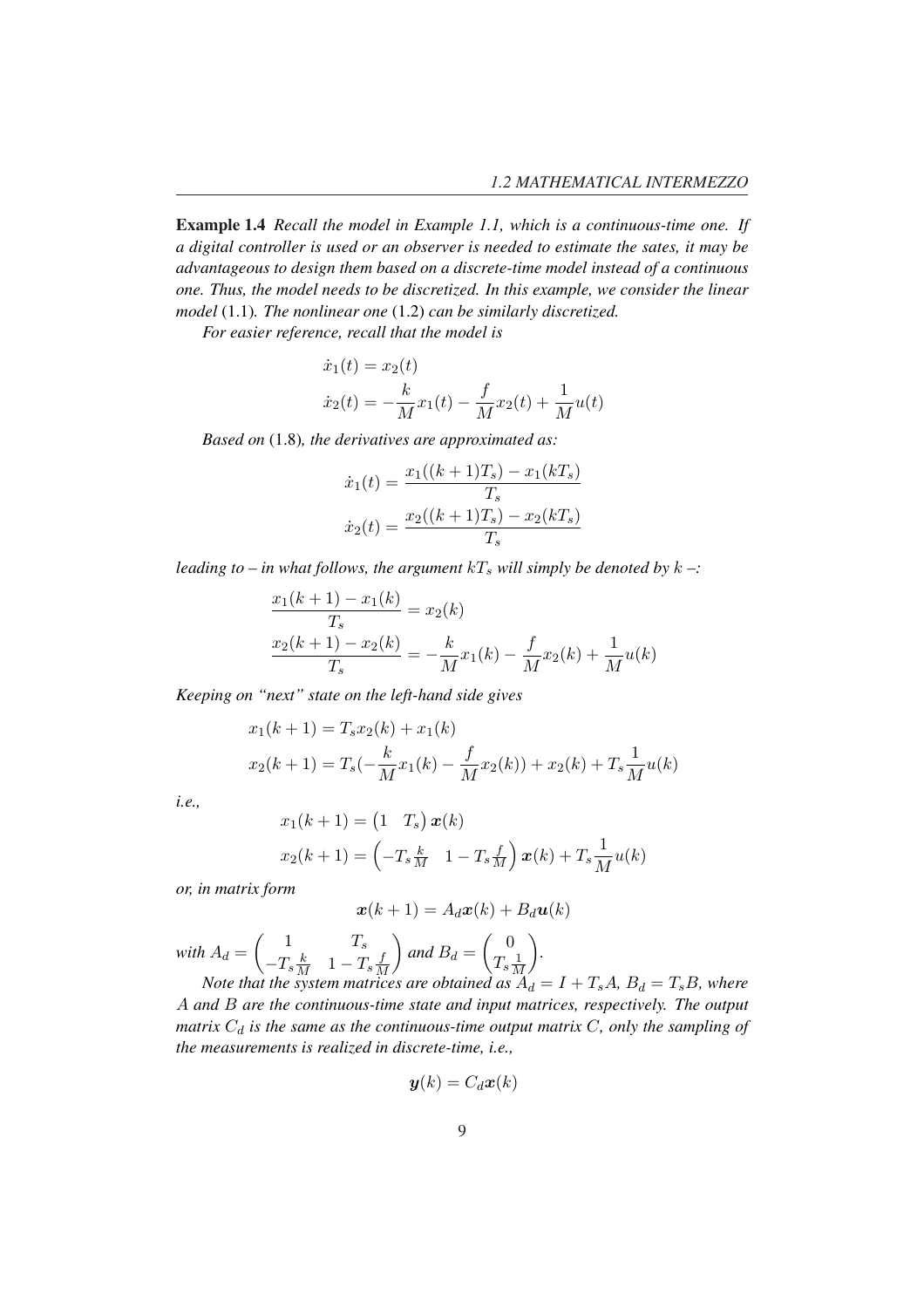### 1.3 State-space models

A standard methodology to formulate models of dynamical systems is by using linear vector spaces and first order differential equations. The essential idea behind this formulation is the concept of state, which represents the memory the dynamic system has of its past ?. The state of a dynamic system is the minimum set of variables that fully describe the system and its response to any given set of inputs or initial conditions.

The state variables completely characterize the system's state at any time and based on these any set of output variables may be computed. Although the actual state variables are not unique, the number of states describing a given system is unique – barring model reduction techniques. State-space descriptions resulting from system modeling are usually formulated in terms of physical and measurable variables. One set of state variables may be transformed into another – with the price of using their physical meaning –, for instance in order to facilitate stability analysis or controller or observer design.

In the standard form the dynamical system is described by a set of first order differential (or difference equations in discrete-time), in which the time-derivative of each state is expressed as a function of other state variables, i.e.,

$$
\begin{aligned}\n\dot{x}_1(t) &= f_1(x_1(t), x_2(t), \dots, x_{n_x}(t), u_1(t), u_2(t), \dots, u_{n_u}(t), t) \\
\dot{x}_2(t) &= f_2(x_1(t), x_2(t), \dots, x_{n_x}(t), u_1(t), u_2(t), \dots, u_{n_u}(t), t) \\
&\vdots = \vdots \\
\dot{x}_{n_x}(t) &= f_{n_x}(x_1(t), x_2(t), \dots, x_{n_x}(t), u_1(t), u_2(t), \dots, u_{n_u}(t), t)\n\end{aligned} \tag{1.9}
$$

where t is the time,  $x_i$ ,  $i = 1, 2, ..., n_x$  denote the state variables – usually chosen as variables with physical meaning – and  $u_i$ ,  $i = 1, 2, ..., n_u$  denote the input variables, including the control variables. A set of output variables is also defined as

$$
y_1(t) = h_1(x_1(t), x_2(t), \dots, x_{n_x}(t), u_1(t), u_2(t), \dots, u_{n_u}(t), t)
$$
  
\n
$$
y_2(t) = h_2(x_1(t), x_2(t), \dots, x_{n_x}(t), u_1(t), u_2(t), \dots, u_{n_u}(t), t)
$$
  
\n
$$
\vdots = \vdots
$$
  
\n
$$
y_{n_y}(t) = h_{n_y}(x_1(t), x_2(t), \dots, x_{n_x}(t), u_1(t), u_2(t), \dots, u_{n_u}(t), t)
$$
\n(1.10)

These are usually the measured variables.

Remark: In the sequel, whenever evident, the time-dependence of the variables will be omitted.

Equations  $(1.9)$  together with  $(1.10)$  are usually written shortly as

$$
\begin{aligned}\n\dot{x} &= f(x, u, t) \\
y &= h(x, u, t)\n\end{aligned} \n\tag{1.11}
$$